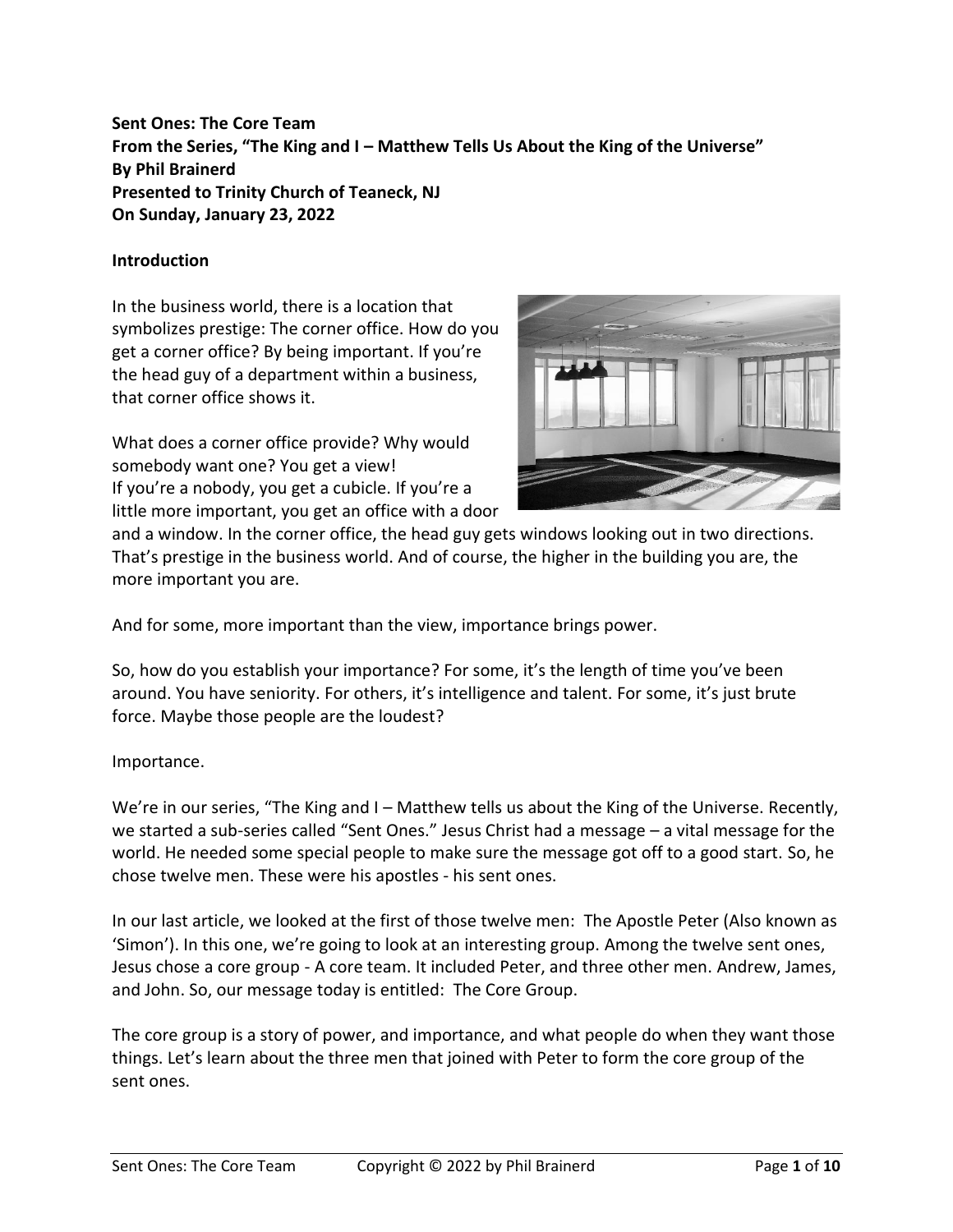#### **I. Andrew**

We'll learn first about Andrew:

18 As Jesus was walking beside the Sea of Galilee, he saw two brothers, Simon called Peter and his brother Andrew. They were casting a net into the lake, for they were fishermen. 19 "Come, follow me," Jesus said, "and I will send you out to fish for people." 20 At once they left their nets and followed him. (Matthew 4:18-20)

As Matthew tells his story, the first apostles we meet are Peter and Andrew. And we learn something interesting: They're brothers. Not only are they brothers, but they're both in the same profession: Fishing.

In today's world, we have all kinds of opportunities for variety. It's unusual for family members to take on the same profession. In ancient days, you had a lot more family businesses. So, multiple family members all joined the same business. Peter and Andrew were brothers, and they were both fishermen.

We can see here that, not only were Peter and Andrew part of the same profession, but they were also business partners - They worked together. And as we learned last week, both were willing to give up their place in the family business to follow Jesus.

Now, does the fact that these men were brothers, and that they were partners in the same family business, mean that they had the same personalities? No, not at all. This is where we begin to see some differences. When we read the other gospel accounts, we learn more about Andrew.

35 The next day John was there again with two of his disciples. 36 When he saw Jesus passing by, he said, "Look, the Lamb of God!" 37 When the two disciples heard him say this, they followed Jesus. 38 Turning around, Jesus saw them following and asked, "What do you want?" They said, "Rabbi" (which means "Teacher"), "where are you staying?" 39 "Come," he replied, "and you will see." So they went and saw where he was staying, and they spent that day with him. It was about four in the afternoon. (John 1:35-39)

You say, "That's a nice story - What does that have to do with our topic today? And as always, I'm glad you asked! Let's read on:

Andrew, Simon Peter's brother, was one of the two who heard what John had said and who had followed Jesus. (v 40)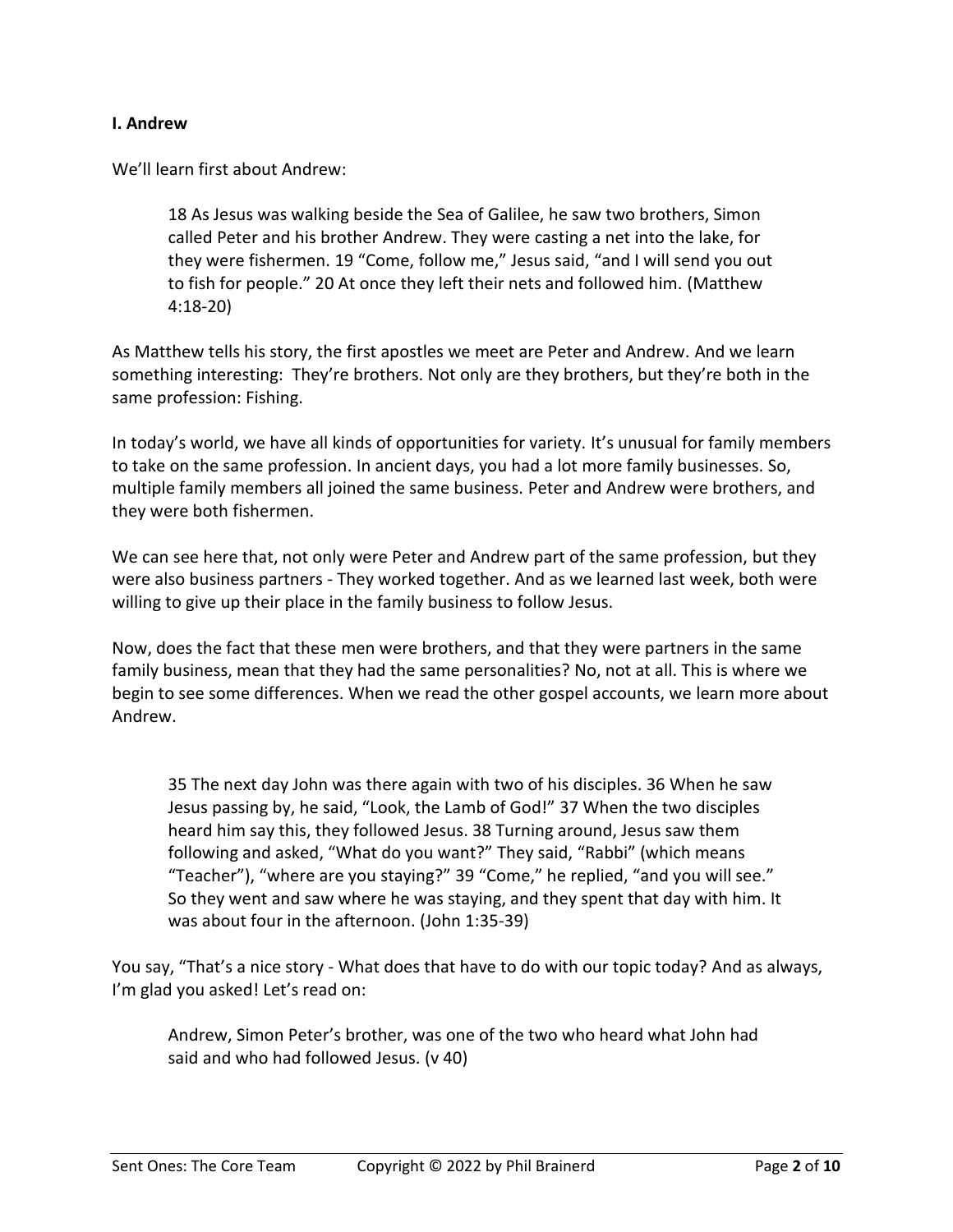Now we've learned something very important about Andrew - He was a disciple of John the Baptist. Andrew was a faithful Jew who looked forward to the coming of the Messiah. When he heard about John the Baptist, he became a follower.

Apparently, John saw something special in Andrew. When Jesus appeared, John testified that this was the Messiah. So, Andrew and a fellow disciple of John check it out. They spend time with Jesus. After that, Andrew becomes a disciple of Jesus.

Of all the apostles, Andrew was the one who was with Jesus the longest. He was first. To this day, the Greek Orthodox Church refers to Andrew as the "First Called."

Earlier, we asked the question, "What makes someone important?" One of the qualities was seniority. If seniority is the issue, Andrew is clearly the winner. We're going to find though, that there are apparently other, more important qualities that Jesus looked for in choosing his sent ones. One of those qualities is the thing that we learn next about Andrew. Let's read on:

41 The first thing Andrew did was to find his brother Simon and tell him, "We have found the Messiah" (that is, the Christ). 42 And he brought him to Jesus. (John 1:441-42)

Andrew spent a significant part of his life looking for the Messiah - And he found him. He becomes a follower, a disciple. What's the first thing he does next? He finds his brother, and he brings his brother to Jesus. Now, both of them can follow Jesus together.

Let's stop here for a moment. Apparently, Andrew and Peter were more than two brothers who could work together at the job. *These were two brothers who loved each other.* When Andrew found the most important thing he could ever think of, he immediately went and shared what he found with his brother.

Andrew was a man who knew how to share. That's very important to Jesus.

Friends, do we share Jesus with the people we love? I hope so. That's why we go to so much trouble in our church to have periods of time that are designed to invite friends and family. The next one will be the Easter season. If you're associated with Trinity Church of Teaneck, make sure you invite friends and family. If you attend elsewhere, watch for those times when you can invite loved ones.

Maybe you want your friends and family to know about Jesus earlier than that? You can tell them any time you want. But maybe you don't think you're good at explaining. Let me know! I'm happy to help. We'll figure something out. Again, if you attend another church, I'm sure your pastor will be happy to help, too.

So, Andrew has seniority - And he's good at sharing. We can see why that's important.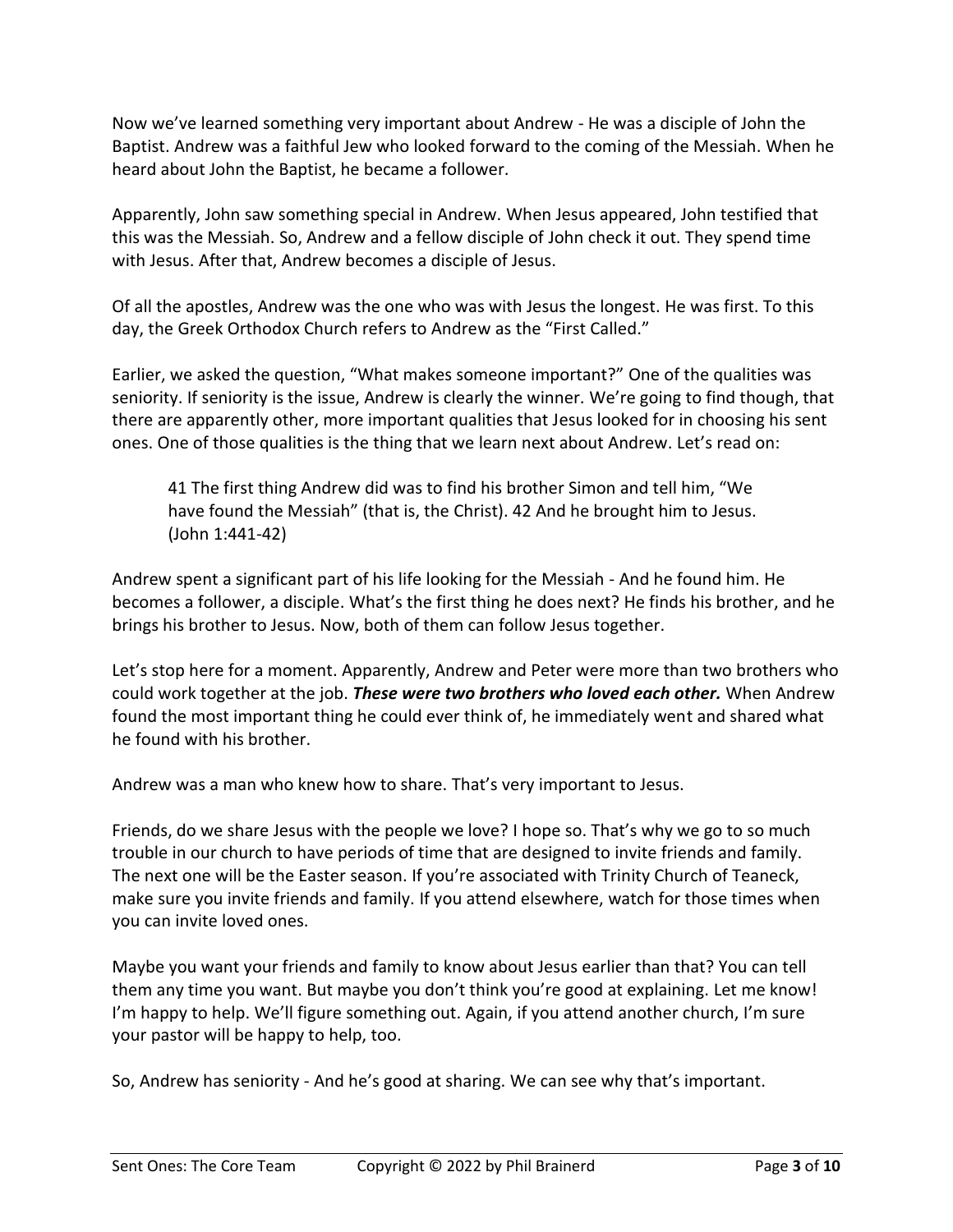But now, we see something curious. Last week, we learned about Peter. We learned that Peter wound up leading the early church.

Why not Andrew? We don't know. Here's something more. Later in Matthew, we'll read about an important event called "The Transfiguration". Let's read about it:

After six days Jesus took with him Peter, James and John the brother of James, and led them up a high mountain by themselves. 2 There he was transfigured before them. His face shone like the sun, and his clothes became as white as the light. 3 Just then there appeared before them Moses and Elijah, talking with Jesus. (Matthew 17:1-3)

What an incredible scene! Some of the apostles, the sent ones, are given a vision of what Jesus will be like in his glorified state. They see a vision of Jesus walking with the greatest prophets of the Hebrew people: Moses and Elijah.

There's only one problem: Where's Andrew? Andrew has seniority! Andrew brought Peter to Jesus. Without Andrew, Peter wouldn't be in the picture.

We don't know for certain, but here's what some commentators suggest: Andrew was very good at what we call a "supporting role". Sometimes you need people to work behind the scenes. For those roles, you need faithful people - Good people. People who are content to stay out of the spotlight. People who don't throw a tantrum if they aren't always included. Perhaps Andrew was one of those types of people?

If that's the case, this brings up a very important point. In the kingdom of heaven, there are numerous roles. There are multitudes of different jobs. Those jobs and those roles all have different kinds of authority and prominence. *In each case, true followers of God accept the level of prominence and authority that God gives them.*

We've all met people who like to be in charge. They like titles. And if they're not in charge, and if they don't have a title, they don't join in. The common way of saying this is, "They take their ball and go home." Paul writes about this.

12 Just as a body, though one, has many parts, but all its many parts form one body, so it is with Christ. 13 For we were all baptized by one Spirit so as to form one body—whether Jews or Gentiles, slave or free—and we were all given the one Spirit to drink. 14 Even so the body is not made up of one part but of many. 15 Now if the foot should say, "Because I am not a hand, I do not belong to the body," it would not for that reason stop being part of the body. 16 And if the ear should say, "Because I am not an eye, I do not belong to the body," it would not for that reason stop being part of the body. 17 If the whole body were an eye, where would the sense of hearing be? If the whole body were an ear, where would the sense of smell be? 18 But in fact God has placed the parts in the body,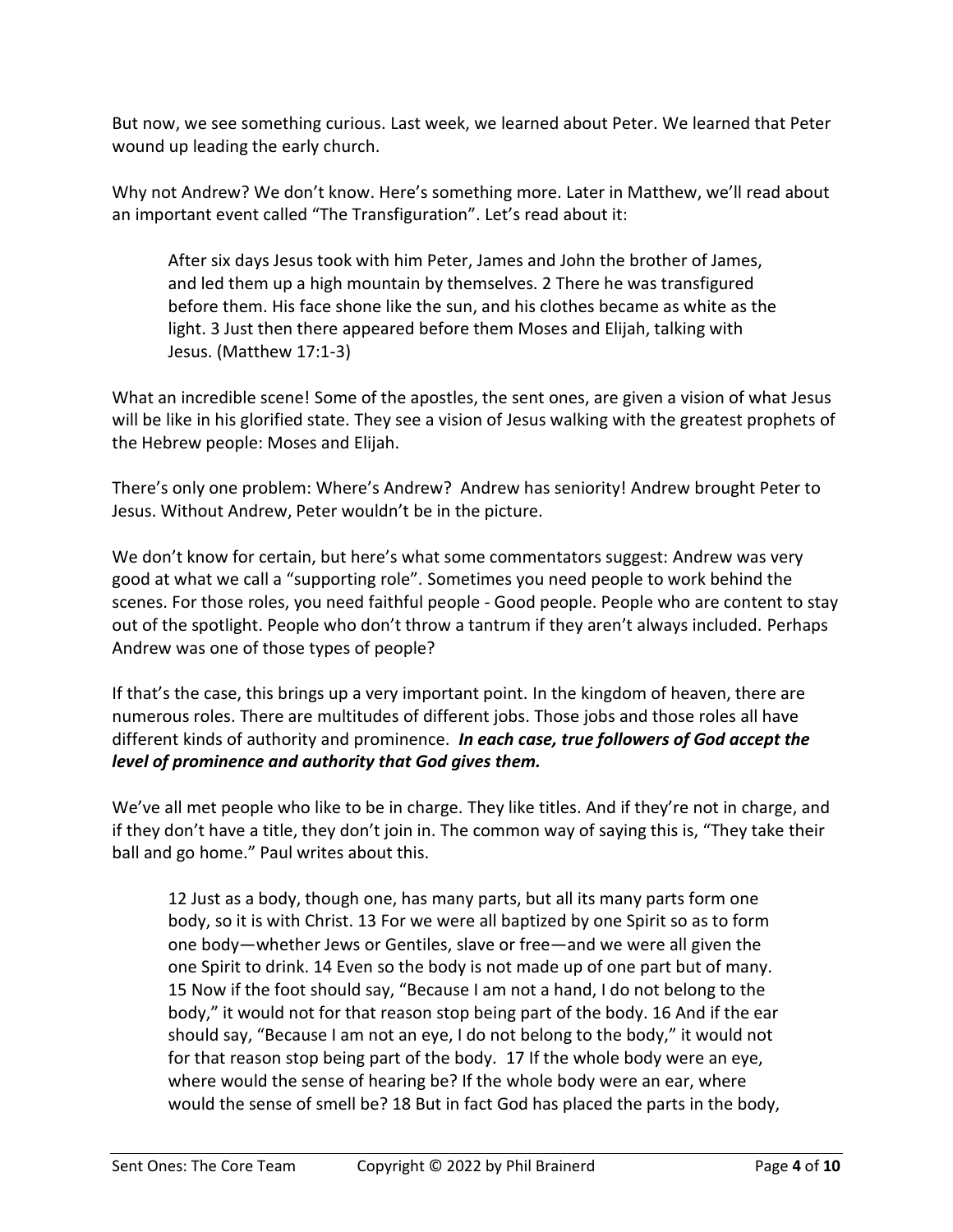every one of them, just as he wanted them to be. 19 If they were all one part, where would the body be? 20 As it is, there are many parts, but one body. (I Corinthians 12:12-19)

Look at that: "Many parts, but one body." Apparently, Andrew understood this. Andrew was content to play a supporting role.

Again, let's stop for a moment. Are we content to play a supporting role? Are we content to be the person who isn't in charge?

Did you know that Jesus isn't always in charge? He submits to the will of his Father. On the night he was betrayed, he knew that his death was coming. At that time, he made his famous prayer:

…he fell with his face to the ground and prayed, "My Father, if it is possible, may this cup be taken from me. Yet not as I will, but as you will." (Matthew 26:39)

God the Father assigns a level of authority to everyone - including Jesus. Within the Trinity itself there are roles with levels of authority. Jesus submits to his Father's will.

Do we understand how to submit when God has assigned greater authority to others? If not, let's ask God to help us.

Andrew understood this. His life involved, at least at times, a supporting role. When he wasn't doing that, he was sharing. In the days of the early church, there was one time that he shared, and it got him into lots of trouble. Andrew shared his faith with a woman who was the wife of a provincial governor. She came to a saving faith in Jesus Christ. Her husband, a powerful man in the Roman empire, was not pleased. He ordered that Andrew be executed by crucifixion. But for Andrew, something was different: The cross was shaped like an 'X'. When a person is crucified this way, it's not quite as painful as a traditional cross, but it takes much longer to die. A person can hang on an 'X' shaped cross for days.

For two days, Andrew hung on a cross. Do you know what he did during those two days? He shared his faith! He spoke to anyone passing by who would stop and listen. He shared so well that numerous people accepted Christ.

Today, we think that we have to share a Jesus who solves all our problems. Some say that, if you follow Jesus, you'll become rich and successful. When people saw Andrew's last station in life, they did not see a rich and successful man. They did not see a mansion. They did not see fancy clothes or an expensive car. All they saw was a man hanging on a cross. And when they saw that, they accepted Jesus.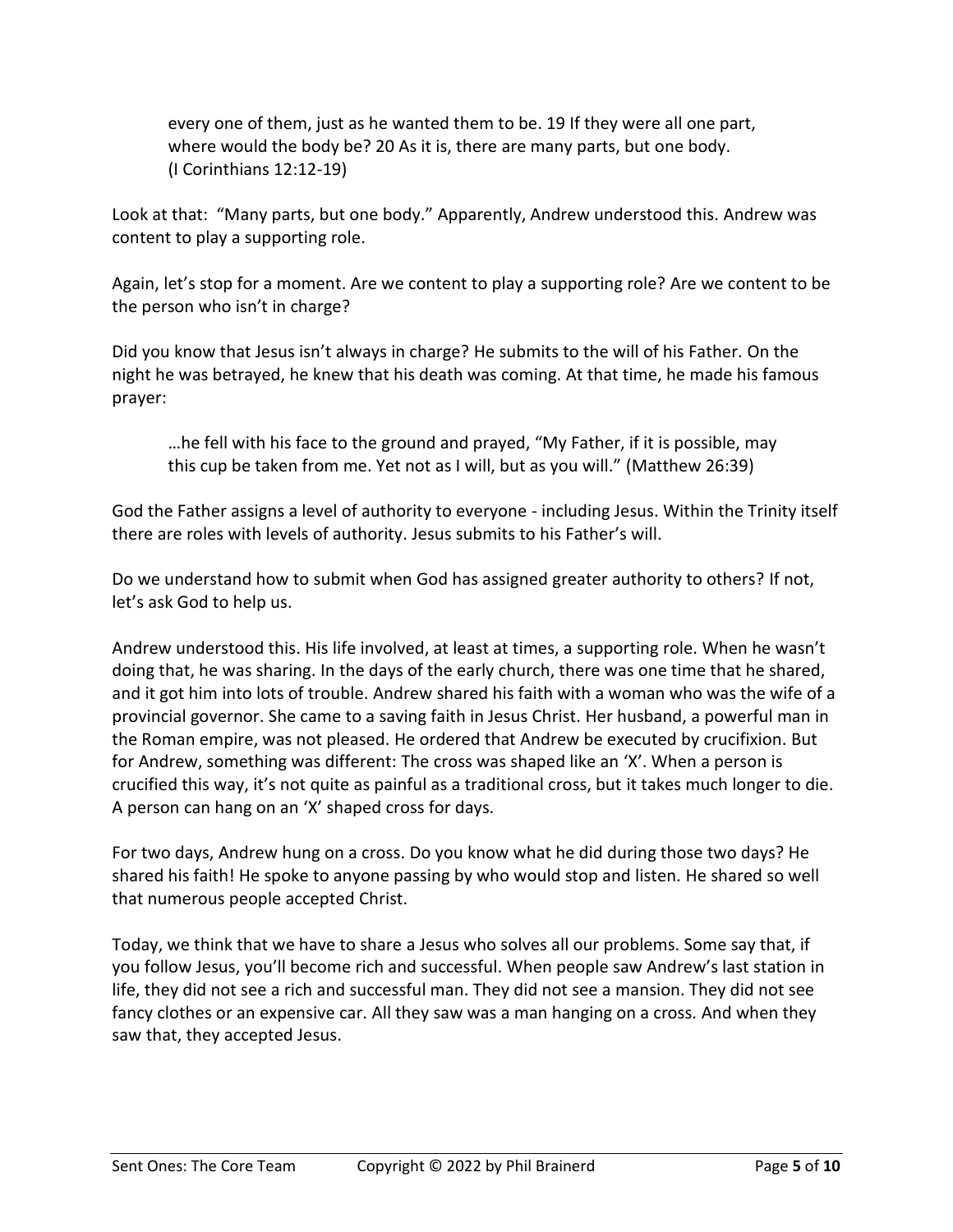So, Andrew was a man who should have been in charge. But, in humility, he accepted a support role. He submitted, shared, and obeyed until the moment of his death.

Oddly, the rest of the core team was different.

## **II. James and John**

Let's talk about James and John. Earlier, we revisited the passage in Matthew 4 where Jesus called Peter and Andrew. If we go back there and read the words immediately following, we see this:

21 Going on from there, he saw two other brothers, James son of Zebedee and his brother John. They were in a boat with their father Zebedee, preparing their nets. Jesus called them, 22 and immediately they left the boat and their father and followed him. (Matthew 4:21-22)

So, Jesus calls Peter and Andrew, then immediately moves on to call James and John.

Now we have the core team. Note: They all have something in common: They're all fishermen. We spent time in our last session talking about why this looks unusual to people who want power and influence in the world. There are lots of ways to get power and influence: Family wealth, Military experience, Sports, and scholarship, to name a few.

But not fishing. Not in those days. For Jesus, the experience you get as a fisherman qualifies you to be on his core team. These are the people who would lead the sent ones. Perhaps at a later time we can talk about the activities of fishing and why they would qualify someone to be a Christian leader. For now, let's move on to see why James and John were different than Andrew.

James and John are a funny couple. Again, they're brothers. But here's an interesting note: In the Scripture, they are never mentioned separately. They are always a pair. So, it seems they had more in common than Peter and Andrew.

In fact, these two men have a title - We see it over in the Gospel of Mark when he mentions the 12 sent ones:

James son of Zebedee and his brother John (to them he gave the name Boanerges, which means "sons of thunder"), (Mark 3:17)

Ah – "Sons of thunder"! Where might that have come from? Most likely it comes from an episode recorded by Luke: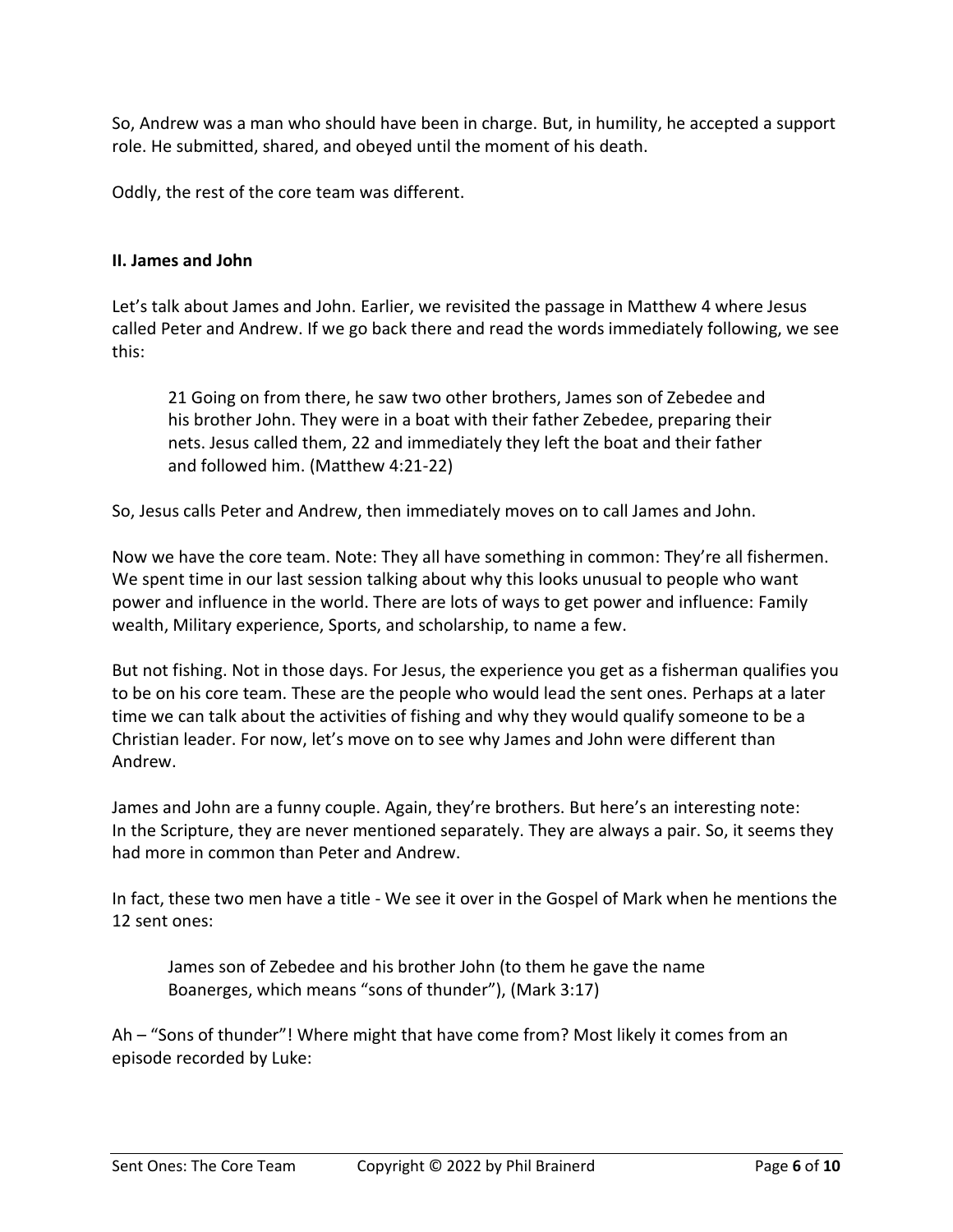51 As the time approached for him to be taken up to heaven, Jesus resolutely set out for Jerusalem. 52 And he sent messengers on ahead, who went into a Samaritan village to get things ready for him; 53 but the people there did not welcome him, because he was heading for Jerusalem. (Luke 9:51-53)

Jesus spent most of his time in the region of Galilee, which is the northernmost part of Israel. Jerusalem is to the south. Between Galilee and Jerusalem is the region of Samaria. There's a long story here, but the residents of Samaria didn't get along with Jews. So much so that, if you were a Jew traveling from Galilee to Jerusalem, you could run into some trouble. And this is exactly what happened.

James and John had a very interesting reaction to this.

54 When the disciples James and John saw this, they asked, "Lord, do you want us to call fire down from heaven to destroy them?" 55 But Jesus turned and rebuked them. 56 Then he and his disciples went to another village. (vs. 54-55)

So here are James and John. They love Jesus. They are zealous for Jesus. They don't fully understand who he is, but they understand that he is the Messiah, the Holy One, the Great King. And they see people dishonoring him. As a result, they are appropriately offended.

However, they are not appropriately aware of the grace of God yet. They have seen Jesus show great power, like calming a storm on the Sea of Galilee. Being aware of his power, they know that they could call down fire from heaven if needed to wipe out these ingrates. That however, is not Jesus' plan. He has to rebuke them. There will be no fire from the skies on that day. Jesus just tells his disciples to follow him to another town.

Remember, James and John started out as fishermen. They were not important people. Now, they're important. They hang around with the King of the Universe. And he is the Lord of Nature.

This is called "letting power go to your head." Forget the corner office – these men wanted raw power - enough to destroy people. These men had zeal, but they had no compassion. Even after spending significant time with Jesus, they still didn't fully understand him or his mission. He came to save the lost, not destroy them. This problem showed itself even more in another scene recorded by Matthew:

20 Then the mother of Zebedee's sons came to Jesus with her sons and, kneeling down, asked a favor of him. 21 "What is it you want?" he asked. She said, "Grant that one of these two sons of mine may sit at your right and the other at your left in your kingdom." (Matthew 20:20-21)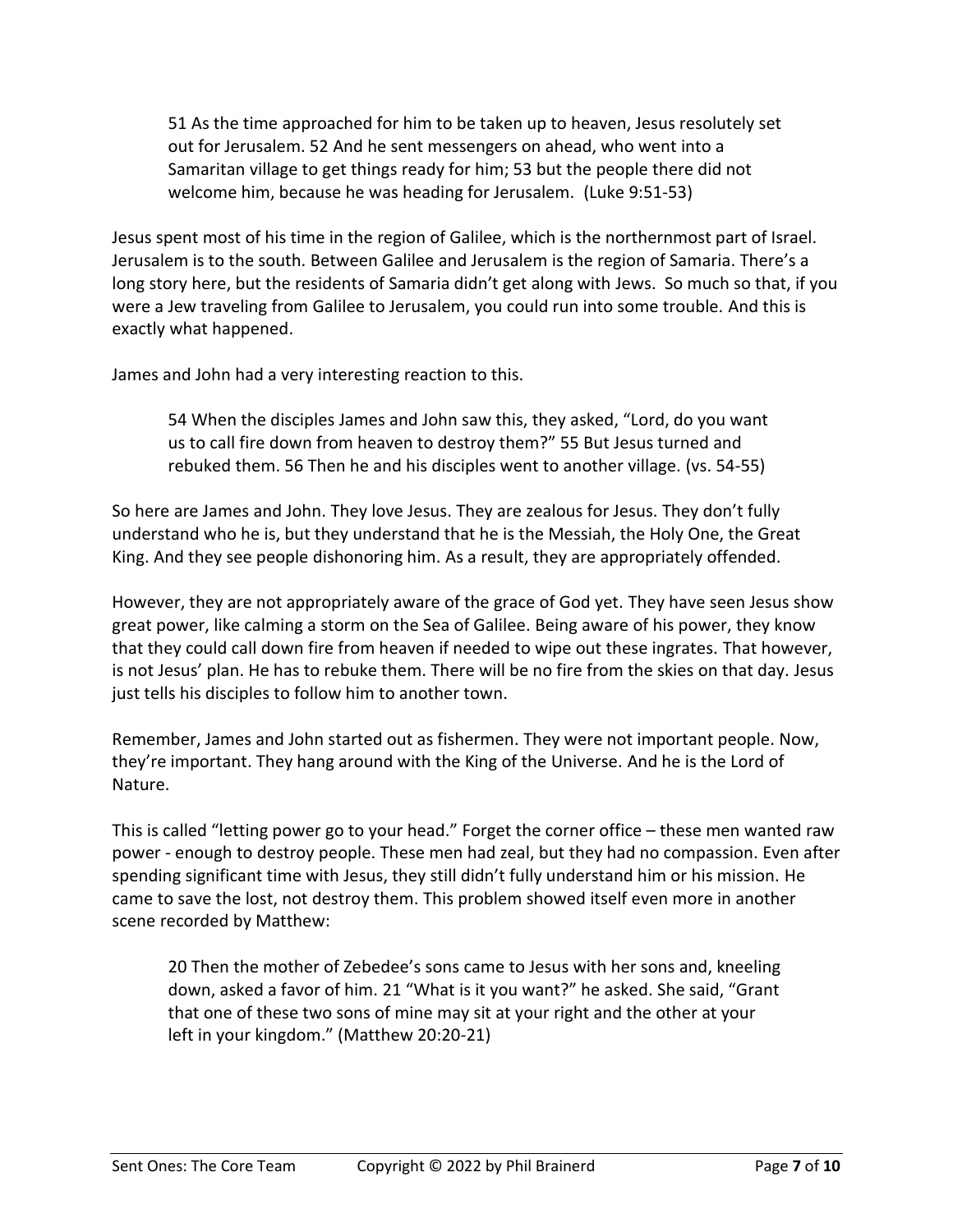Talk about letting power go to your head! Jesus is the King of the Universe. These two men want to be next in line. This is the corner office in the top floor of the imperial palace. How does Jesus react to this request?

"You don't know what you are asking," Jesus said to them. "Can you drink the cup I am going to drink?" "We can," they answered. (Matthew 20:22)

Notice something here: There is some question about how the mother of James and John got involved here. It looks at first like she grabbed her boys by the ears and dragged them in front of Jesus. However, when Jesus gives his answer, he doesn't talk to her. He talks directly with James and John. That leads some to suggest that it was the boys who put their mother up to this.

Whatever happened, these two young men think they're about to get their request. Jesus asks them if they can handle the responsibilities of the position their requesting. They say, "sure!"

We've talked about the importance of humility to Jesus. It's an important character trait. These men are worse than the opposite, which would be pride. They've jumped past pride into raw hubris. Jesus gives them an answer in keeping with their bad attitudes.

Jesus said to them, "You will indeed drink from my cup, but to sit at my right or left is not for me to grant. These places belong to those for whom they have been prepared by my Father." (v 23)

Sorry, boys - No corner office today. But, you will drink the cup that Jesus drinks, which is danger, persecution, and death. More on that in a minute.

As we look at these men, we are constantly confronted with the fact that they were far from perfect. And we constantly ask: Why did Jesus pick men who were far from perfect? This is a principle that we've seen in each of our sessions:

> *Jesus doesn't call people based on their earthly gifts and accomplishments. Jesus calls people based on what they can become if they will give themselves over to him.*

Over time, each of these men changed. They did become something different and better after spending time with Jesus. They changed from selfish people to people who learned service and love.

James and John both drank the cup that Jesus drank. James was the first of the twelve to be martyred. He was killed by King Herod. According to tradition, a soldier was assigned to him and heard his testimony. The soldier was so moved that he knelt before James as asked to be forgiven for being part of his execution. James told him to stand. He then embraced the soldier and said, "Peace to you, my son. Peace to you, and pardon for your faults." The solder was even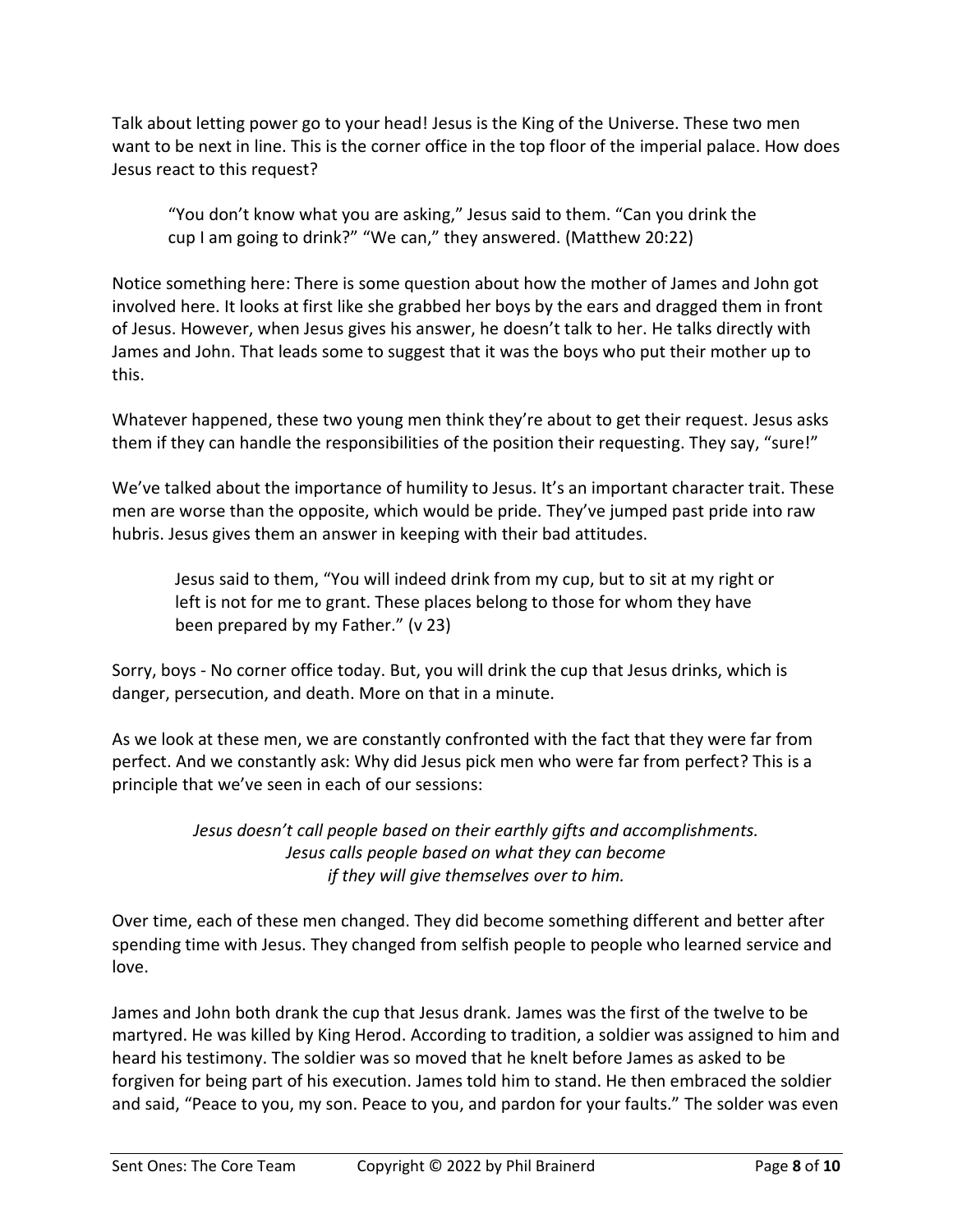more moved, and he confessed Christ. As the story goes, the two of them were beheaded together.

John lived under a different kind of pain. He lived a long life, and survived assassination attempts, one by poison. In his closing days, he was sentenced to exile on a desert island called Patmos.

John was entrusted with major blocks of Scripture. His book about the life of Jesus is considered the most theological. But one thing stands out about John's writings: He was a man who understood love. This is how he wrote in his first letter to the church:

7 Dear friends, let us love one another, for love comes from God. Everyone who loves has been born of God and knows God. 8 Whoever does not love does not know God, because God is love. 9 This is how God showed his love among us: He sent his one and only Son into the world that we might live through him. 10 This is love: not that we loved God, but that he loved us and sent his Son as an atoning sacrifice for our sins. 11 Dear friends, since God so loved us, we also ought to love one another. 12 No one has ever seen God; but if we love one another, God lives in us and his love is made complete in us. (I John 4:7-12)

John started as a man who let power go to his head. He would have condemned whole towns to death were it not for a rebuke from the Lord. He closed his life as a man who learned to love and to serve, even to death.

Let's pull this all together.

# **Conclusion**

So, now we've met the core team of the twelve Sent Ones: Peter, Andrew, James and John. They were all fishermen. They were all unknown. They all had character flaws. But they were all men who were willing to give themselves to Jesus Christ. And so, they were changed - Changed from simple men to leaders who were used of God to change the world.

Today, we are reminded of a challenge: Although he does not call exactly the same way, Jesus calls us. He calls us to follow. Would you do that? Would you become a follower of Jesus?

Let him change you. It doesn't matter what you have when you start. What matters is what Jesus can do if you will let him use you. If you don't know where to start, come talk with us. We'll tell you how. There is important info on how to find us at the end of this article. In the meantime, may God bless us as we continue to learn about his Sent Ones.